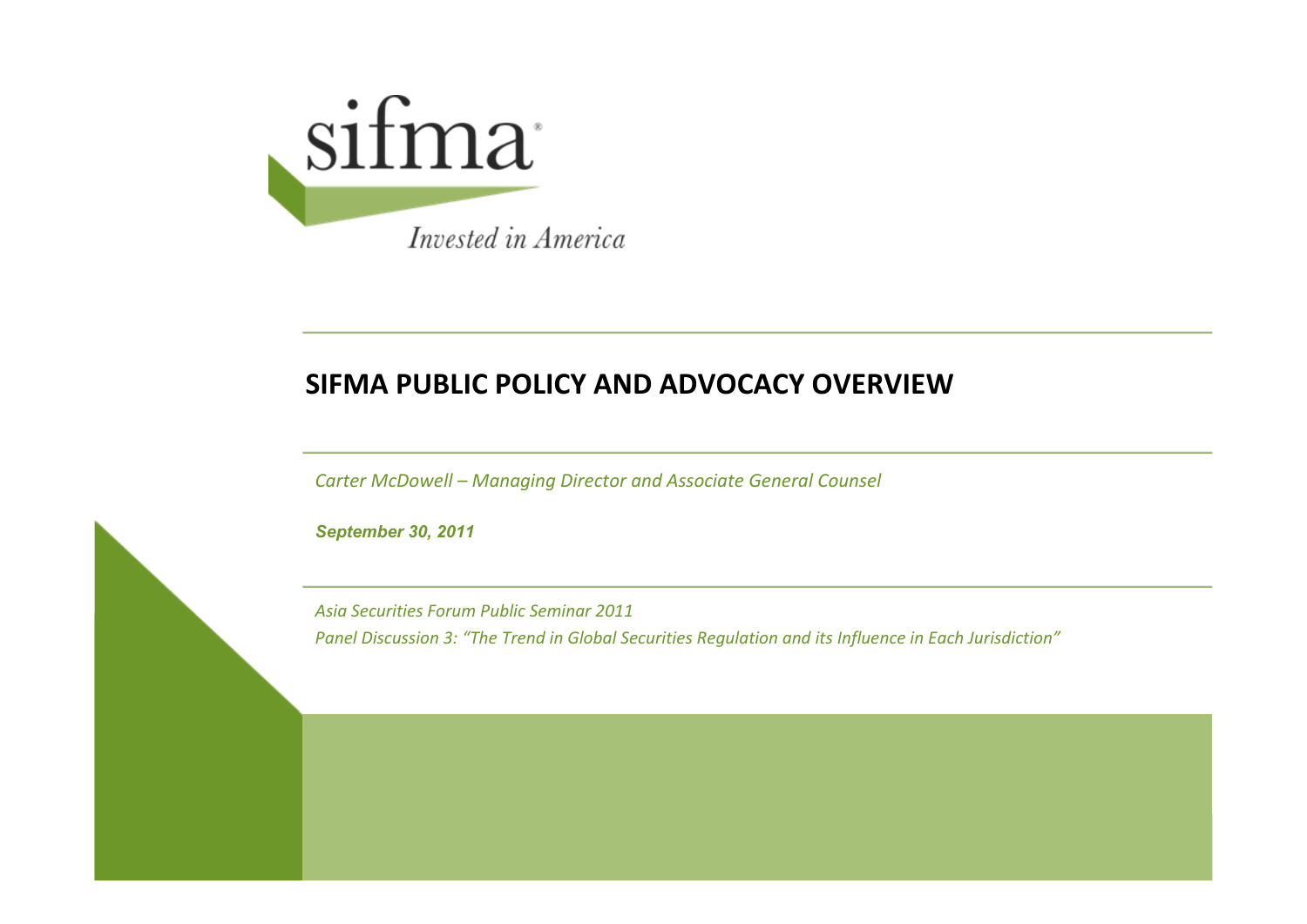## **Unprecedented Times**

- $\bullet$  The industry and regulators are faced with an unprecedented amount of rulemaking over the next 2‐5 years
- $\bullet$ The stakes are high; must get these regulations right
- $\bullet$  Poorly crafted regulations could create unintended consequences that harm economic growth and stifle job creation
- $\bullet$ Could result in capital markets "winners and losers"
- $\bullet$ Need for international coordination
- $\bullet$  SIFMA will continue to work with regulators to provide economic analysis, research and substantive feedback throughout this process

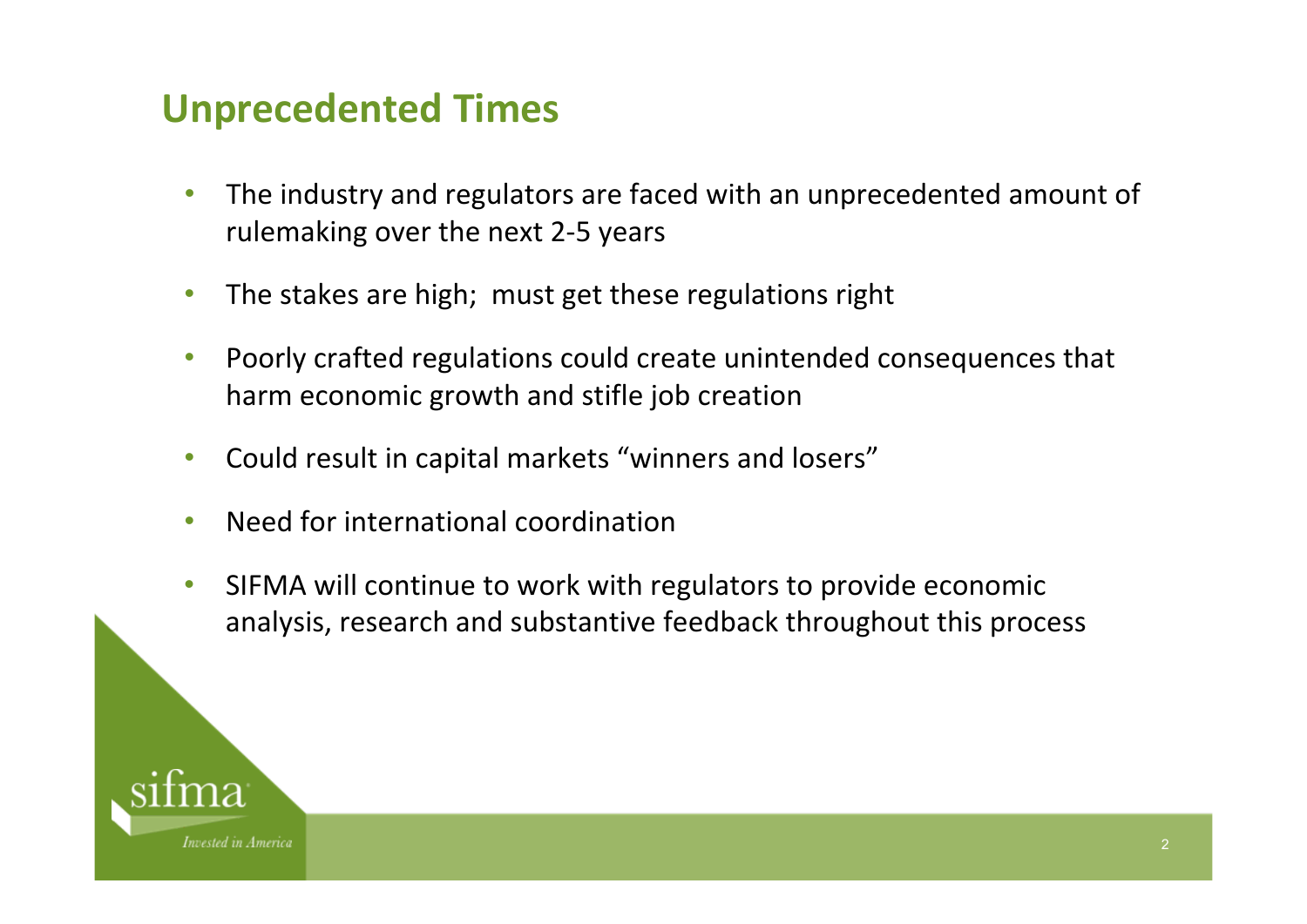## **Key Dodd Frank Implementation Issues**

- $\bullet$ Systemic Risk
- $\bullet$ IA/BD Fiduciary Standard
- $\bullet$ **•** Resolution Authority
- •**• OTC Derivatives**
- $\bullet$ Securitization
- •Volcker – Proprietary Trade, Private Equity and Hedge Funds

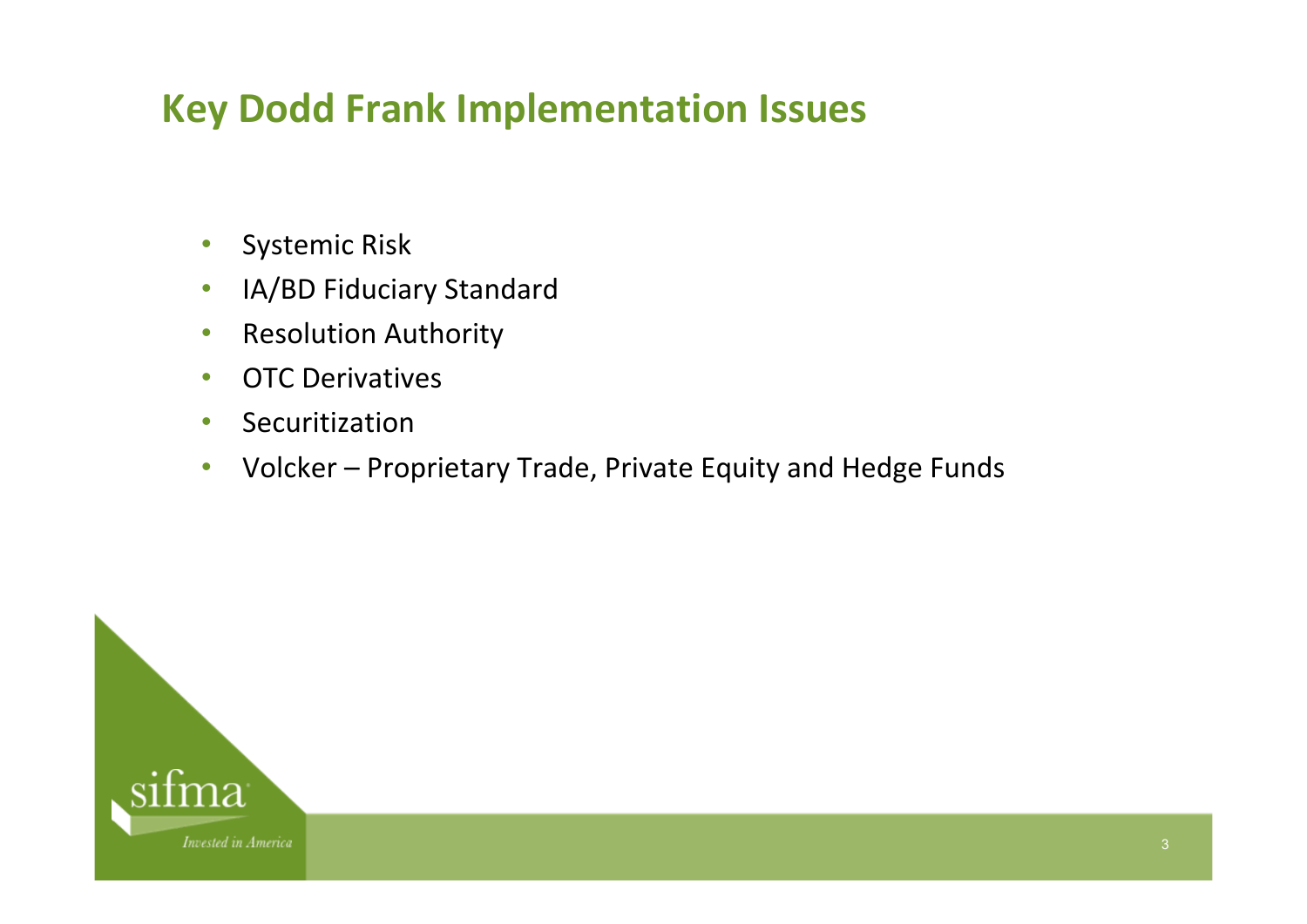## **Other Key Federal Priorities**

- $\bullet$ **• DOL Proposed Rule on ERISA Fiduciary**
- •Regulation of brokers and advisors
- •12b‐1
- • Taxes
	- $\bullet$ Cap gains/dividends; tax reform
	- $\bullet$ • Transaction tax
- $\bullet$ Municipal issues
- $\bullet$ Market Structure
- $\bullet$ GSE/Housing Finance Reform
- $\bullet$ Accounting standards – convergence of FASB and IFRS
- $\bullet$ ● Rule 2a-7 Money Market Fund Reform
- **Executive Compensation**

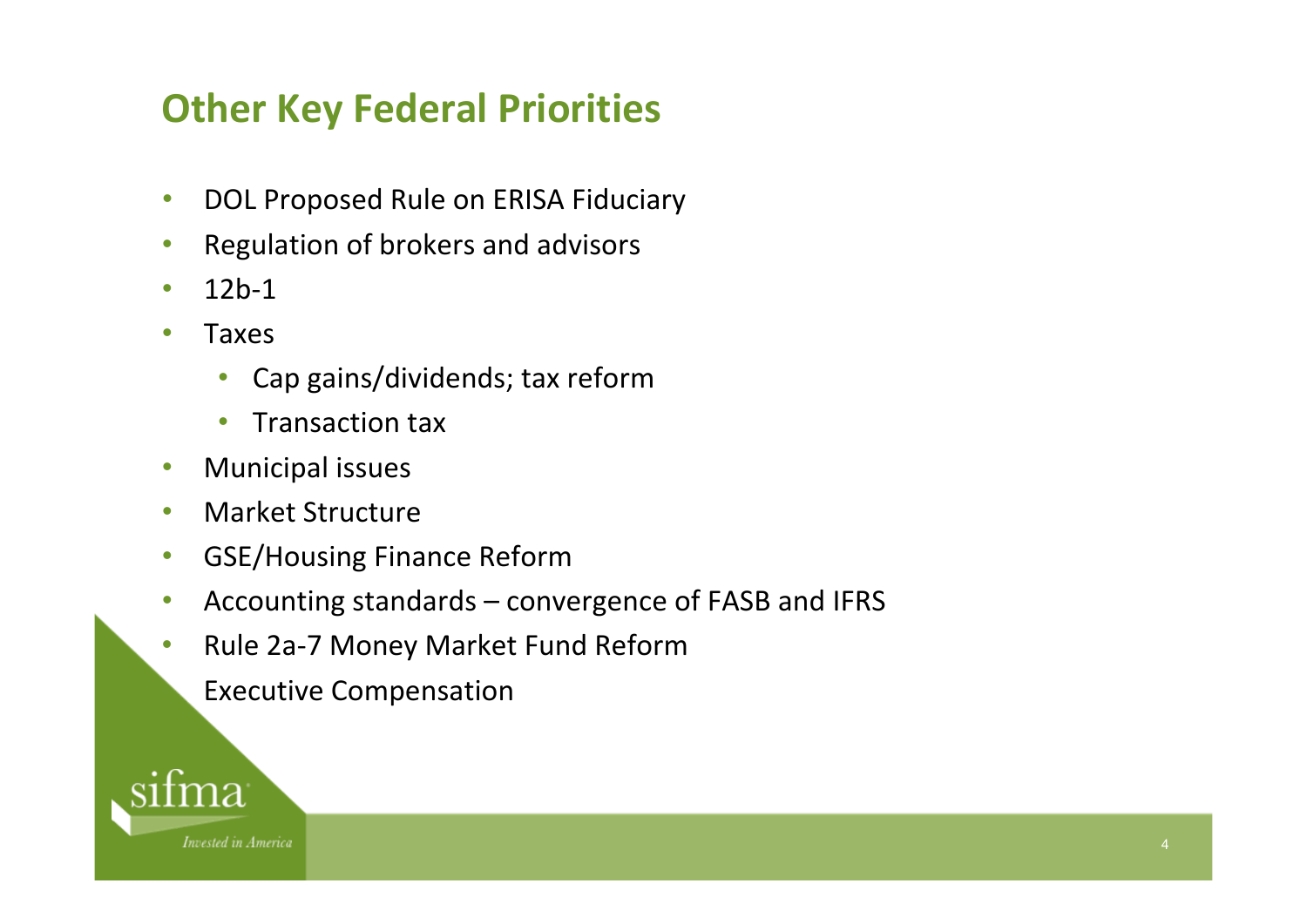## **Other Regulatory Issues**

- • International
	- $\bullet$ Basel III/Capital/Liquidity Standards
	- $\bullet$ Outreach to Financial Stability Board/G20/IOSCO
	- $\bullet$ Legal Entity Identifiers
	- $\bullet$ Market Access
- • State
	- $\bullet$ Budget deficits
	- $\bullet$ • Taxes and fees
	- $\bullet$ **•** Criminal and credit background check legislation
	- $\bullet$ Placement agent legislation
	- $\bullet$ Investment restrictions
	- $\bullet$ Data breach legislation

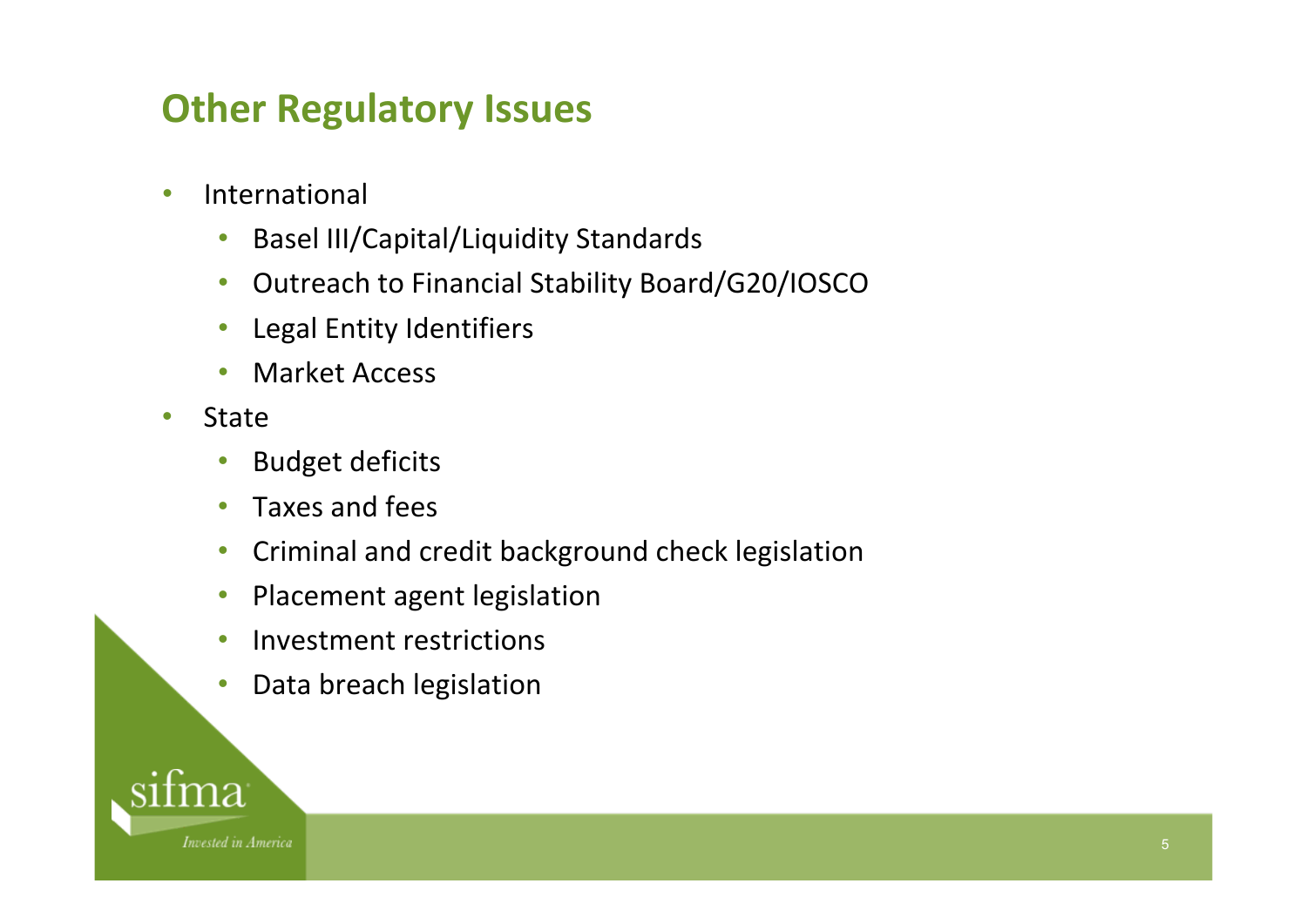### **Large Number of Regulatory Bodies**



**Invested in America**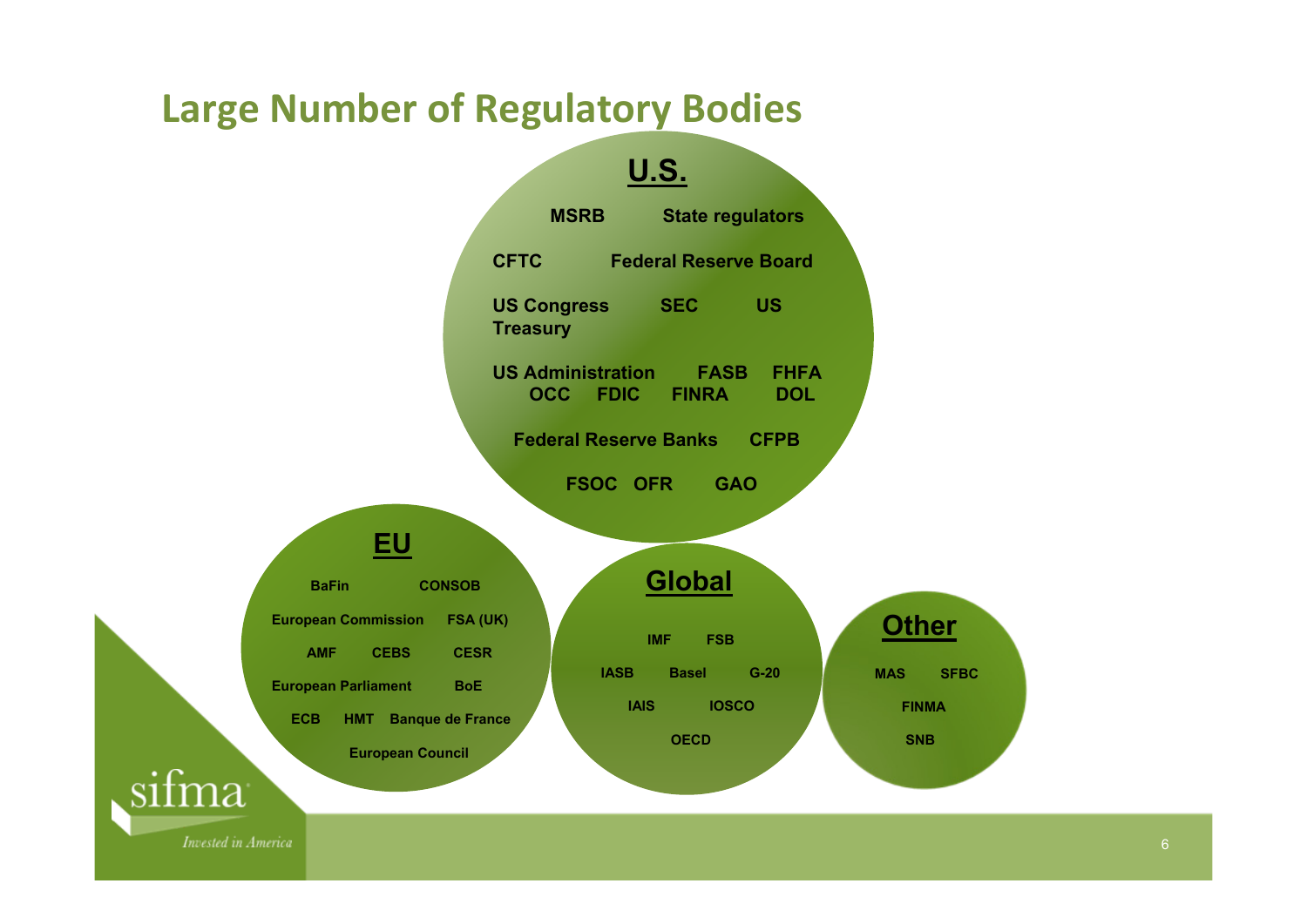## **Dodd‐Frank Implementation Committee Structure**



**Invested in America** 

sifma

7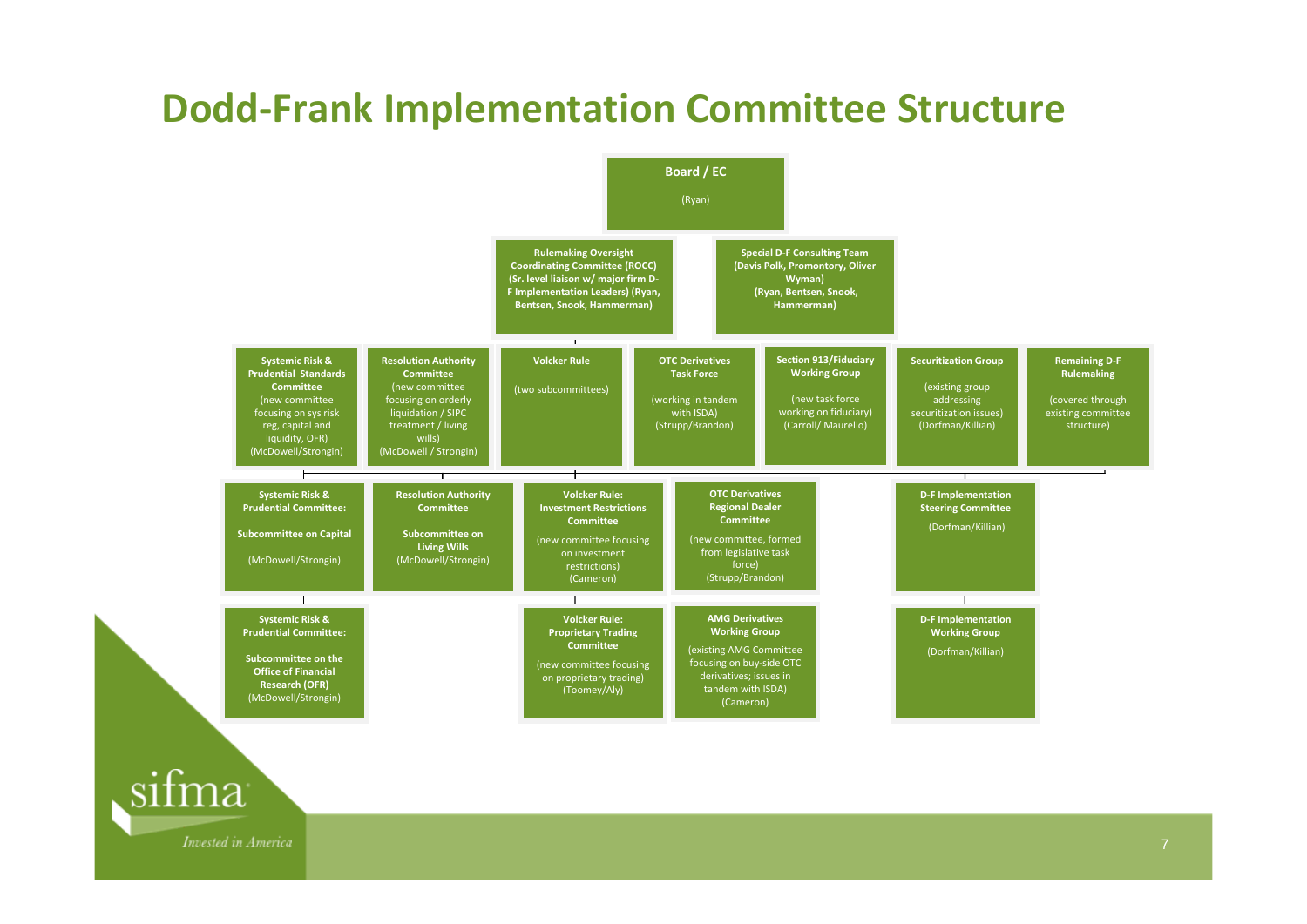## **Extensive Rulemaking Agenda**



243+ Rulemakings, 41 Reports, 71 Studies

Across 11 Departments, Agencies, Bureaus and the Government Accountability Office (GAO)

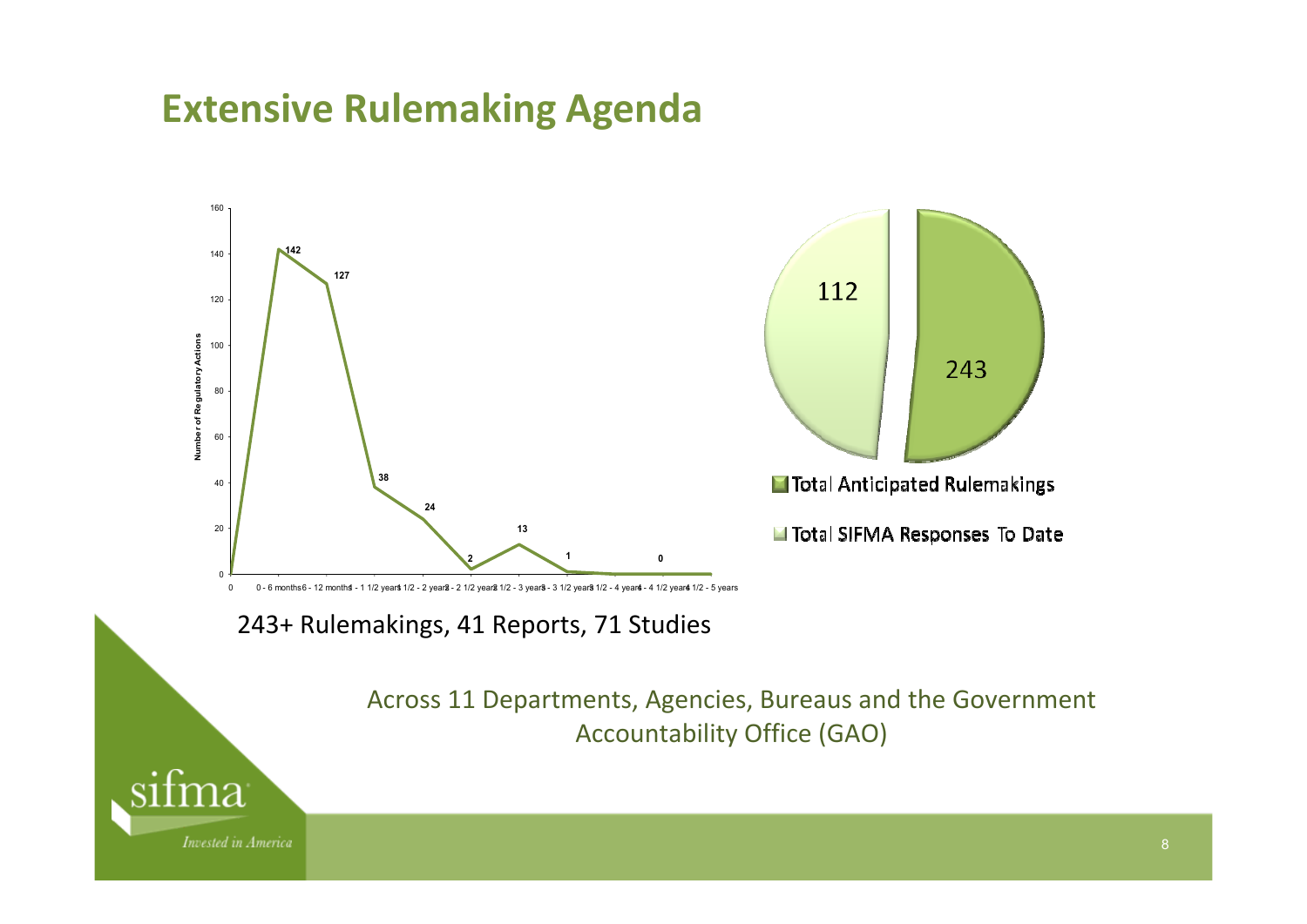# **Commodity Futures Trading Commission (CFTC)**

### **55 Final Rules Required by** *Dodd-Frank*

#### *State-of-Play*

- 39 Proposed Rules
- 4 Interim/Final Rules
- 17 Future Deadlines



Rulemakings Completed/In Progress

#### *Key Progress Items*

- Position Limits for Derivatives (Proposed)
- Registration of Swap Dealers and Major Swap Participants (Proposed)
- Retail FOREX Transactions (Final Rule)

#### *Still to Come*

- Final Definitions incl. Swap Dealer, Major Swap Participant
- Final Rules on Position Limits for Derivatives
- Final Rules on Conflicts of Interest at DCOs, DCMs, SEFs

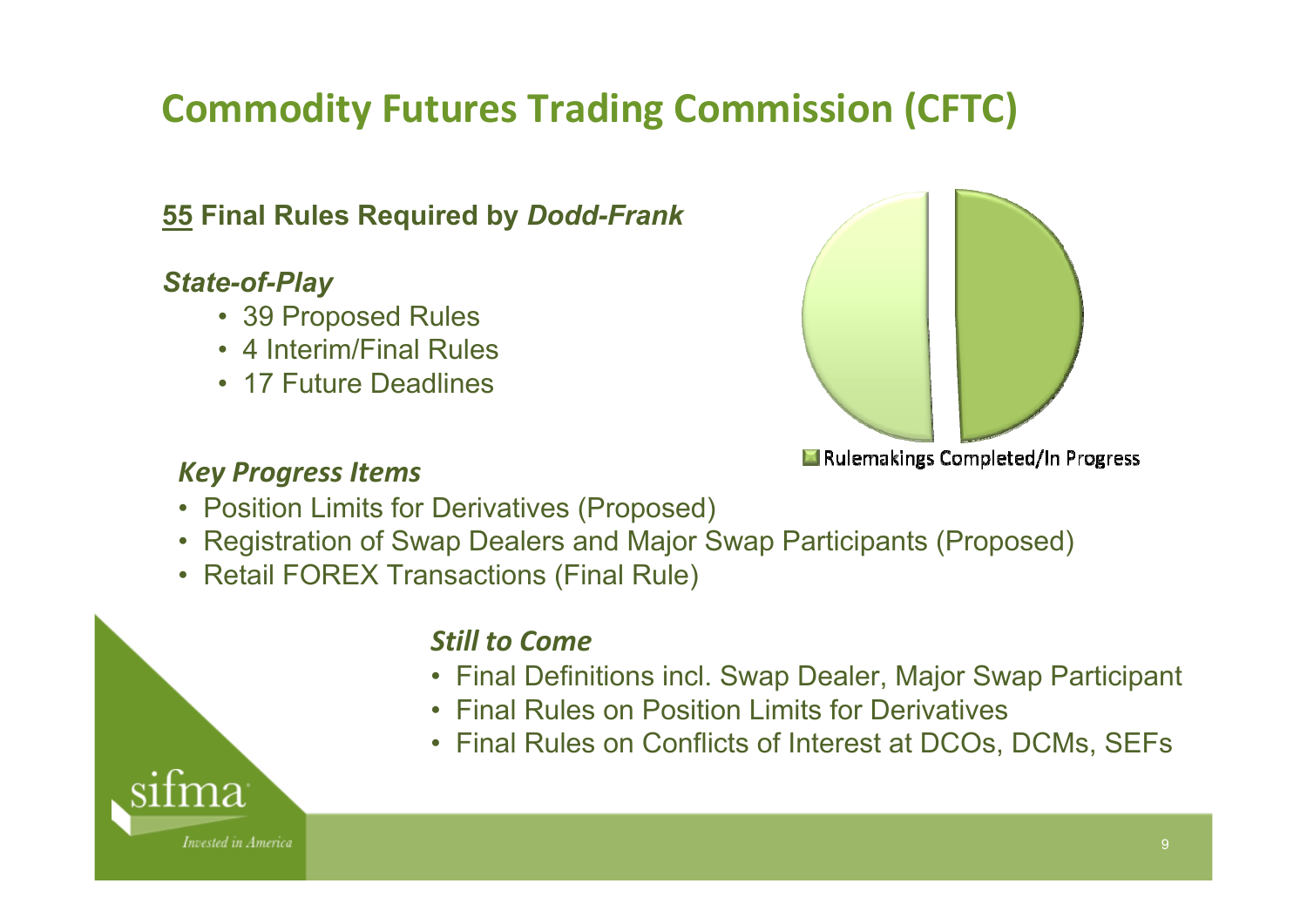# **Securities and Exchange Commission (SEC)**

### **95 Final Rules Required by** *Dodd-Frank*

#### *State-of-Play*

- 43 Proposed Rules
- 12 Final Rules
- 5 Studies
- 35 Future Deadlines

#### *Key Progress Items*

- Study on Obligations of Broker-Dealers
- Municipal Advisor Registration
- Proposed Rules on Risk Retention
- Issuer Review of Assets in Offerings of ABS (Final Rule)

#### *Still to Come*

- Rules Imposing Capital/Margin on Non-Bank SB Swap Dealers
- Proposed Rules (as may be appropriate) Based on §913 Study



Invested in America



Rulemakings Completed/In Progress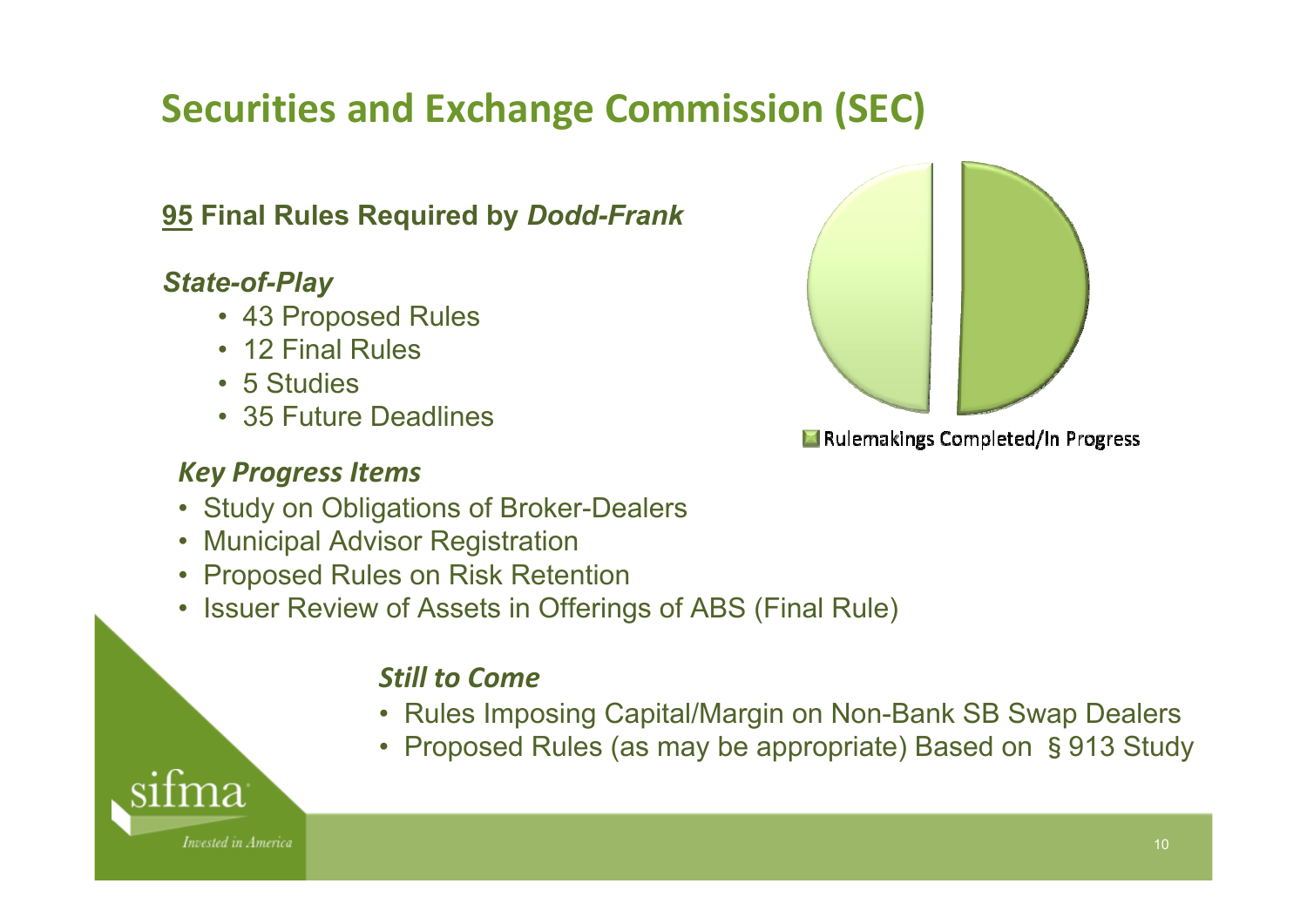# **Federal Reserve Board (FRB)**

### **50 Final Rules Required by** *Dodd-Frank*

#### *State-of-Play*

- 11 Proposed Rules
- 4 Interim/Final Rules
- 2 Notices/Comment Requests
- 1 Advanced Notice



Rulemakings Completed/In Progress

#### *Key Progress Items*

- Conformance Period for Prohibited Activities Under the Volcker Rule (Final)
- Truth in Lending (Proposed)
- Risk-Based Capital Guidelines: Market Risk (Proposed)

#### *Still to Come*

- Final Rules on Volcker Rule Restrictions
- Final Rules on Capital Floors Required by Collins Amendment
- Joint Final Rules on ABS Risk Retention and Qualified
	- Residential Mortgage Exemption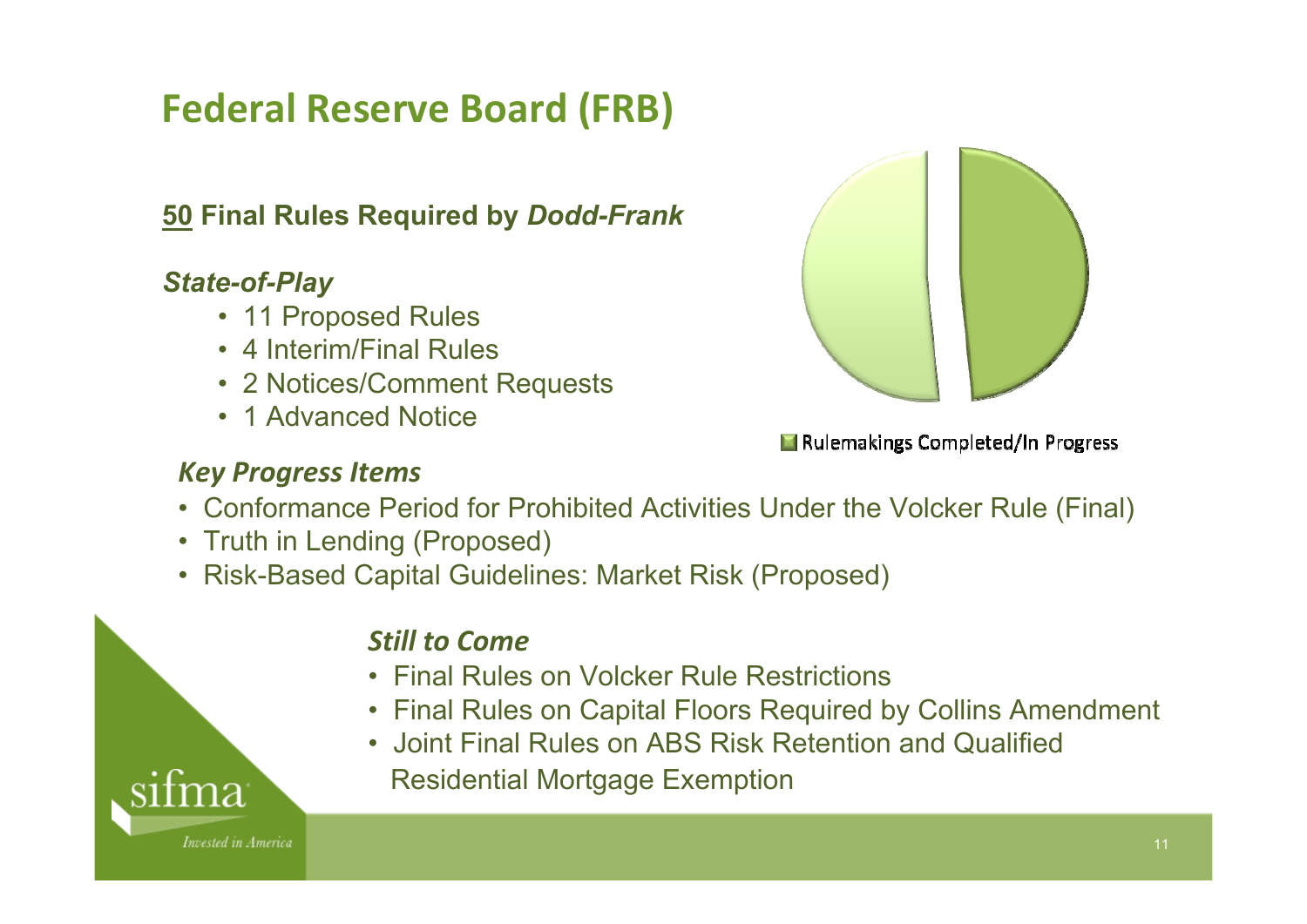# **U.S. Treasury/Financial Stability Oversight Council (FSOC)**

### **7 Final Rules Required by** *Dodd-Frank*

#### *State-of-Play*

- 3 Proposed Rules
- 1 Comment Request
- 2 Advanced Notices

#### *Key Progress Items*



Rulemakings Completed/In Progress

- Financial Market Utilities (Final)
- Authority to Require Supervision/Regulation of Non-Bank Firms (Proposed)
- •Concentration Limit on Large Financial Companies (Study/Comment Request)

#### *Still to Come*

- Final Designation Criteria for Systemic BHCs & Non-Bank Firms
- Studies/Reports on Contingent Capital, Prompt Corrective Action, Haircuts on the Claims of Secured Creditors

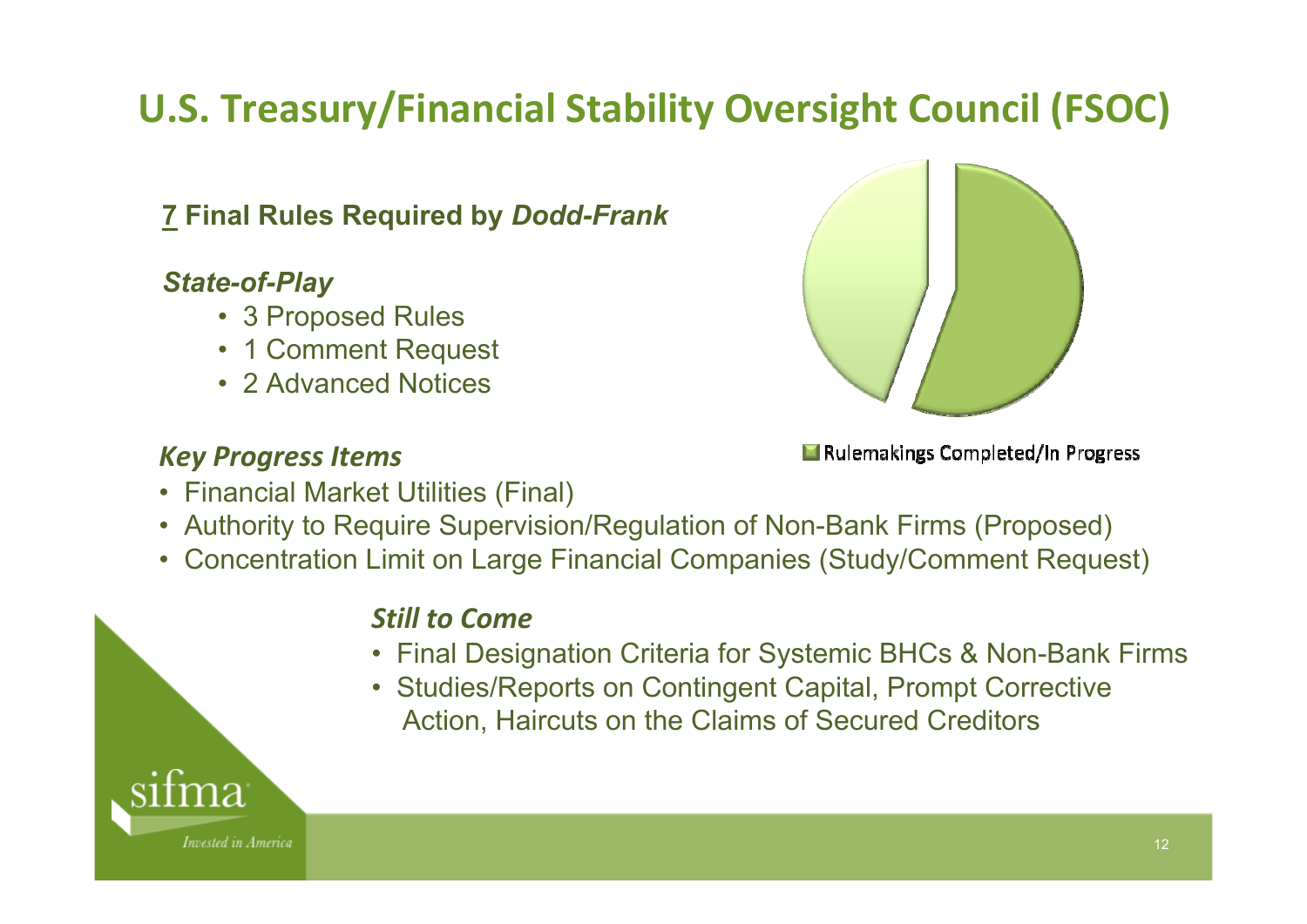

• There are • There are 35 potential 35 potential G-SIBS based on our on our research

• Most of • Most of these firms these firms are already <sup>a</sup> are already <sup>a</sup> member of member of SIFMA, AFME, or ASIFMA

**Deutsche Bank AGGoldman Sachs BNP Paribas Morgan Stanley JPMorgan Chase Credit Suisse Group AG NatixisNomuraCrédit Agricole CIB Citigroup UBS AGBank of AmericaBank of New York Barclays Societe Generale Royal Bank of Scotland INGMitsubishi UFJ Financial HSBC Holdings Mizuho Financial CommerzbankUnicreditMacquarie Royal Bank of Canada SantanderWells Fargo Itau ‐ Unibanco Lloyds International and Commercial Bank of China DexiaNordeaBank of ChinaToronto Dominion Banque Populaire Standard Chartered**

sifma Invested in America